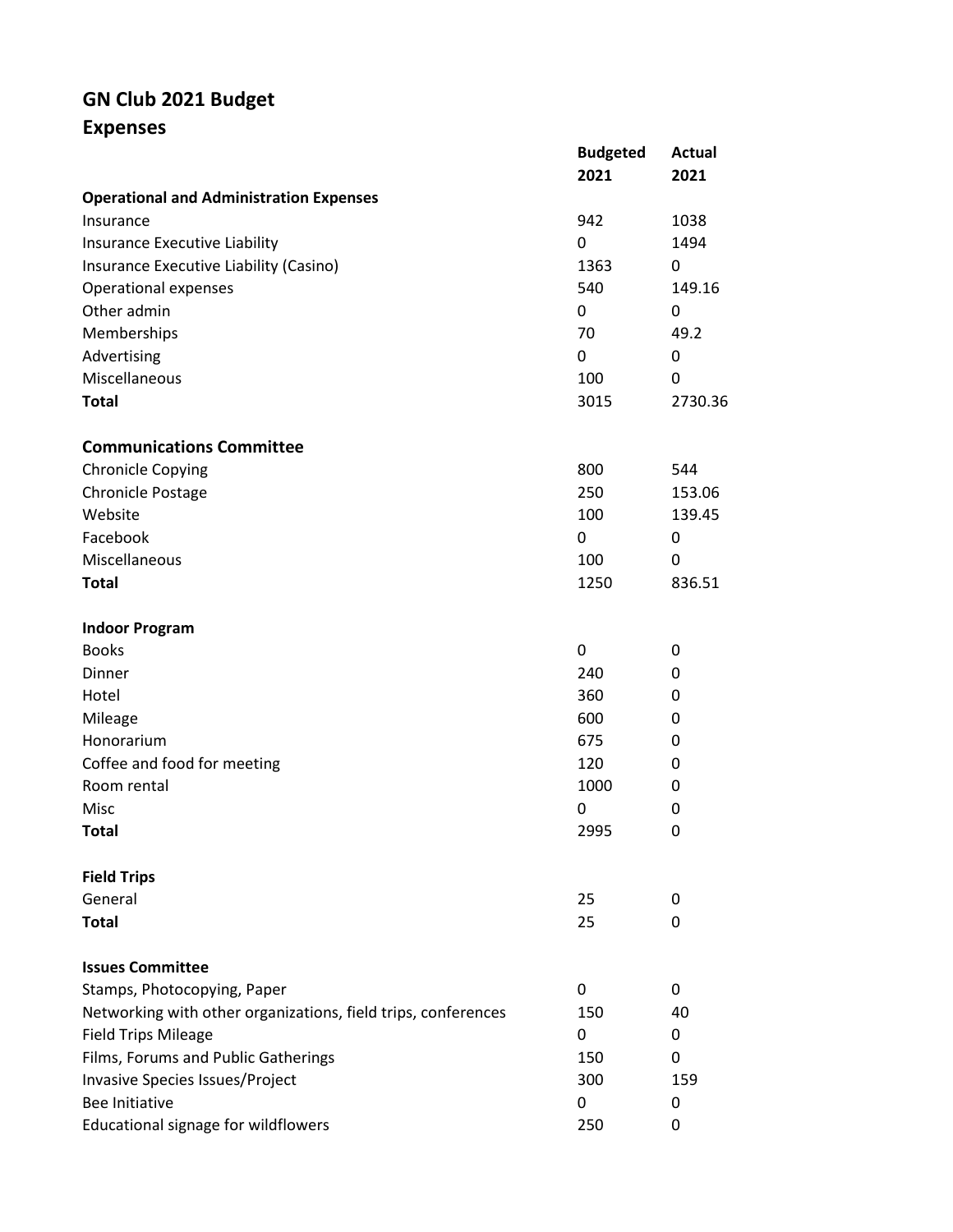| Miscellaneous                                             | 100    | 0     |
|-----------------------------------------------------------|--------|-------|
| <b>Total</b>                                              | 950    | 199   |
| <b>Governance Committee</b>                               |        |       |
| Paper and Printing                                        | 25     | 0     |
| <b>Total</b>                                              | 25     | 0     |
| <b>Fund Raising Committee</b>                             |        |       |
| Marketing                                                 | 75     | 0     |
| <b>Total</b>                                              | 75     | 0     |
| <b>Budget Committee</b>                                   |        |       |
| Paper and Printing                                        | 25     | 0     |
| <b>Total</b>                                              | 25     | 0     |
| <b>Bird Tales Ad Hoc Committee</b>                        |        |       |
|                                                           | 0      | 0     |
| <b>Total</b>                                              | 0      | 0     |
| <b>SE Alberta Birding Trails Guide</b>                    |        |       |
| <b>TBD</b>                                                | 986.00 | 14.95 |
| <b>Total</b>                                              | 986.00 | 14.95 |
| <b>Scenic Views</b>                                       |        |       |
| Signs                                                     | 0      |       |
| Brochure colour copies and rack cards                     | 0      | 0     |
| Other educational material                                | 0      | 0     |
| Miscellaneous                                             | 0      | 0     |
| <b>Total</b>                                              | 0      | 0     |
| <b>Climate Symposium</b>                                  |        |       |
| <b>TBD</b>                                                | 0      | 0     |
| <b>Total</b>                                              | 0      | 0     |
| <b>Other GN Projects (Casino Funding)</b>                 |        |       |
| TBD (Casino Funding)                                      | 0      | 0     |
| <b>Total</b>                                              | 0      | 0     |
| <b>Awards</b>                                             |        |       |
| Park bench Life-Time Members                              | 60     | 0     |
| Gifts for awards                                          | 50     | 0     |
| <b>Total</b>                                              | 110    | 0     |
| Depreciation and inventory write off (not added to total) |        |       |
| <b>TBD</b>                                                | 0      | 0     |
| <b>Total</b>                                              | 0      | 0     |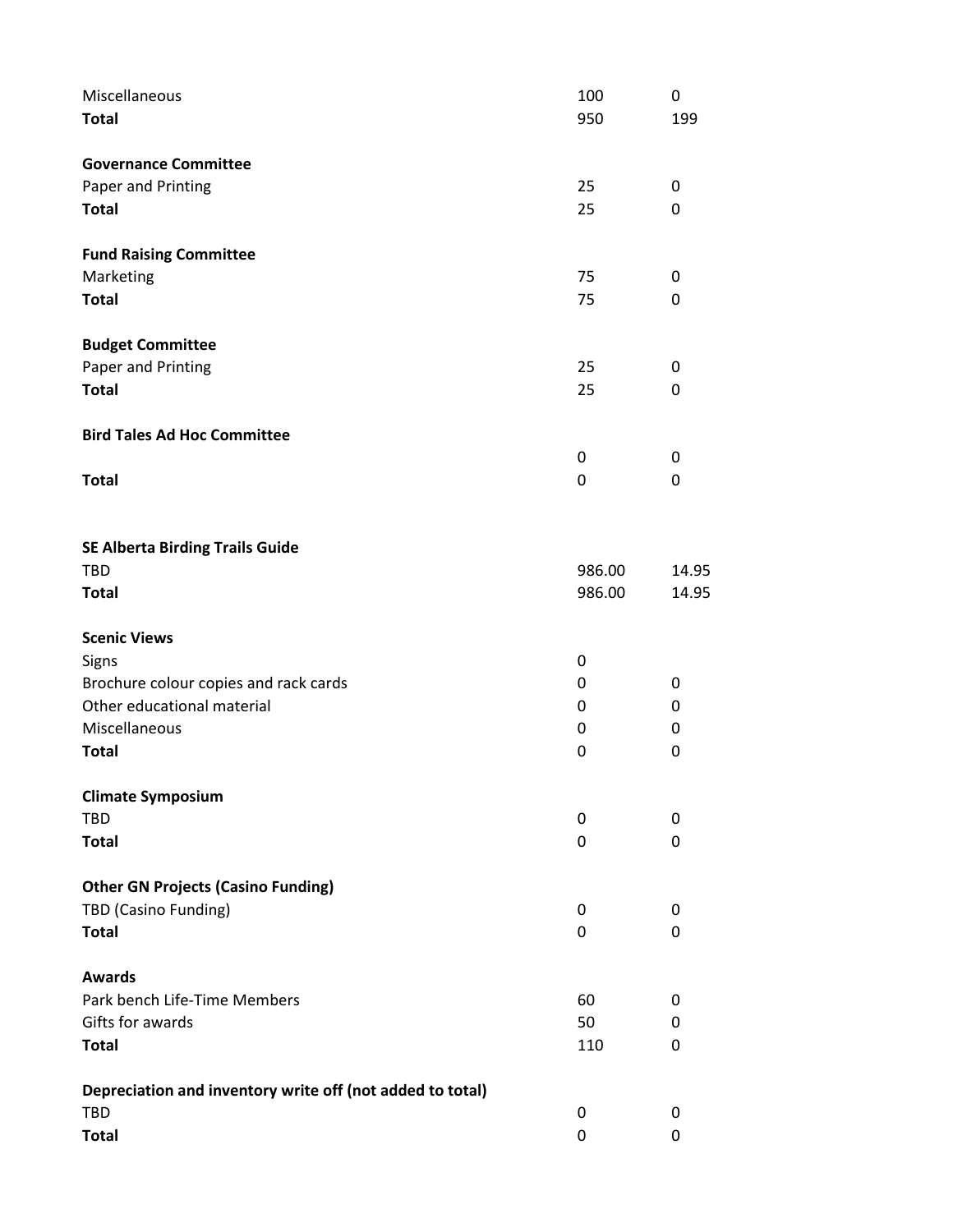| <b>Cost of Goods Sold</b>                  |          |       |
|--------------------------------------------|----------|-------|
| General                                    | 0        | 0     |
| <b>Total</b>                               | 0        | 0     |
| <b>Discretionary</b>                       |          |       |
| Board meeting                              | 300      | 0     |
| General meeting                            | 300      | 0     |
| <b>Total</b>                               | 600      | 0     |
| <b>Grand Total</b>                         | 10,056   | 3,781 |
| <b>Grand Total without Casino</b>          | 8,693    | 3,781 |
| <b>GST</b>                                 | 69       | 66.16 |
| <b>Balance (before GST)</b>                | $-2,883$ | 852   |
| <b>Balance (before GST) Without Casino</b> | $-2,883$ | 852   |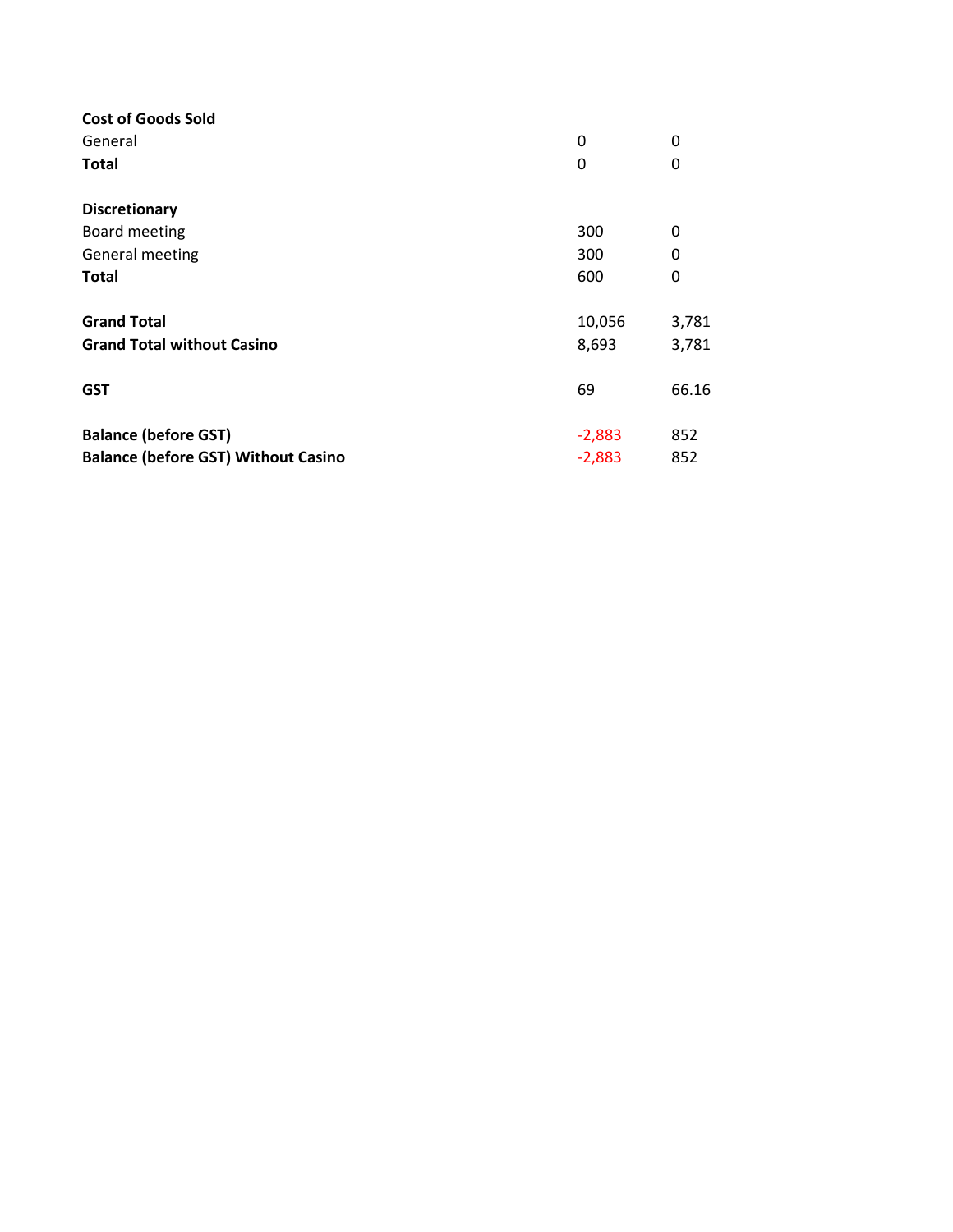| $\%$               |  |  |
|--------------------|--|--|
|                    |  |  |
|                    |  |  |
| 110.2              |  |  |
|                    |  |  |
| $0.0\,$            |  |  |
| 27.6               |  |  |
|                    |  |  |
| $70.3$             |  |  |
| $0.0\,$            |  |  |
| 90.6               |  |  |
|                    |  |  |
|                    |  |  |
| 68.0               |  |  |
| 61.2               |  |  |
| 139.5              |  |  |
| $0.0\,$            |  |  |
| 66.9               |  |  |
|                    |  |  |
|                    |  |  |
|                    |  |  |
| $0.0\,$            |  |  |
| $0.0\,$<br>$0.0\,$ |  |  |
| $0.0\,$            |  |  |
| $0.0\,$            |  |  |
| $0.0\,$            |  |  |
|                    |  |  |
| $0.0\,$            |  |  |
|                    |  |  |
| $0.0\,$            |  |  |
| $0.0\,$            |  |  |
|                    |  |  |
|                    |  |  |
|                    |  |  |
| 26.7               |  |  |
| $0.0\,$            |  |  |
| 53.0               |  |  |
|                    |  |  |
| $0.0\,$            |  |  |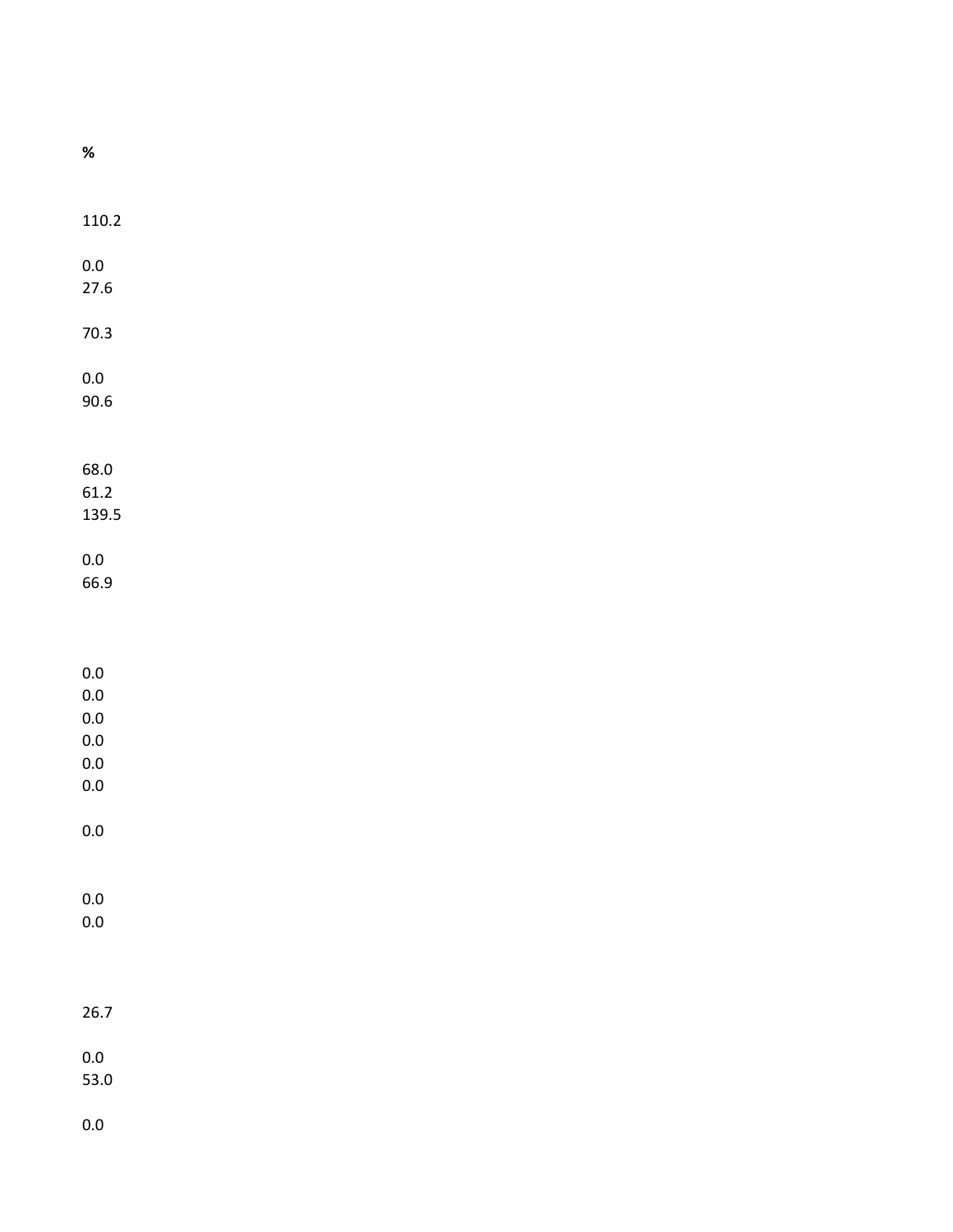| $0.0\,$     |  |  |  |
|-------------|--|--|--|
| 20.9        |  |  |  |
|             |  |  |  |
|             |  |  |  |
| $0.0$ $0.0$ |  |  |  |
|             |  |  |  |
|             |  |  |  |
| $0.0\,$ 0.0 |  |  |  |
|             |  |  |  |
|             |  |  |  |
|             |  |  |  |
| $0.0\,$ 0.0 |  |  |  |
|             |  |  |  |
|             |  |  |  |

1.5 1.5

0.0 0.0

0.0